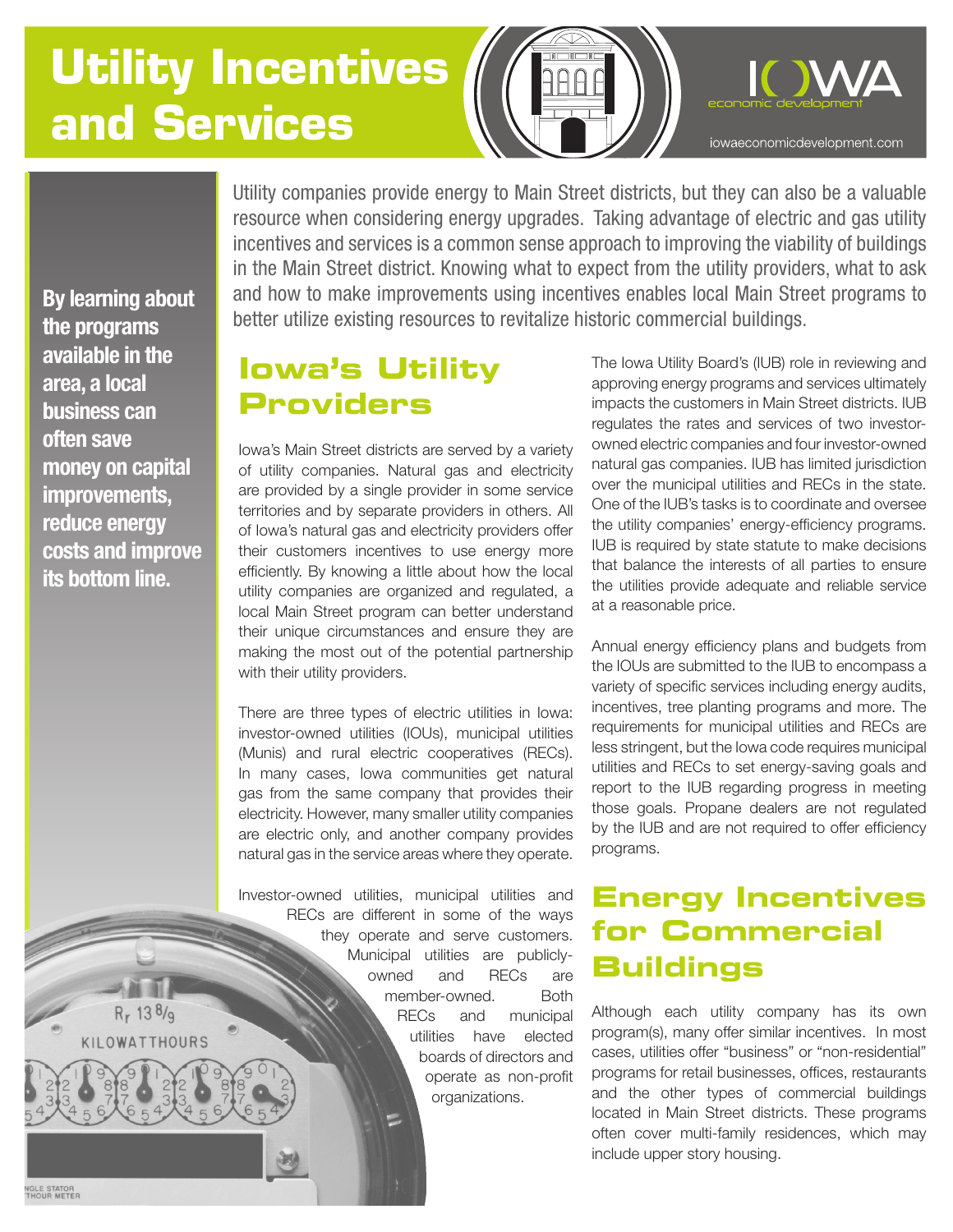If a utility company provides both natural gas and electric service, it will offer a full range of incentives for reducing electric, space-heating and waterheating loads. If a company is an electric or natural gas utility only, it will offer incentives to reduce only electric or natural gas usage. In these instances, the electricity and gas providers may collaborate to offer a comprehensive audit.

### **Energy Audits**

Energy audits are a great place to start when formulating an efficiency plan for any building. Many utilities offer free or reduced cost audits to customers, and in areas where electricity and gas are provided by different companies, utilities often partner on audits to provide a complete picture of a building's energy use. The audit may be performed by a utility company employee or a third party energy professional.

Some companies provide a more thorough audit than others. An auditor may perform a simple "clipboard" audit that can be carried out in an hour or two. This type of audit relies on a visual inspection of insulation, windows and doors, appliances, heating and lighting equipment. A more in-depth audit might include infrared photography (to locate areas of heat loss), mechanical tests for building tightness or furnace performance and other types of more advanced analysis. This type of audit may take most of a day.

All energy audits should include an analysis of the customer's billing history to determine the building's "load profile" and make recommendations about where the largest savings may be found.

If the provider does offer an audit, it is important to take advantage of that opportunity before initiating any project. Make sure the audit covers the energy-use categories that are pertinent to your business and your project and takes into account all of your energy use—electricity, natural gas, etc. Get the recommendations in writing and discuss the findings with the auditor.

# **Prescriptive Rebates**

Prescriptive rebates are the most common incentive in utility energy-efficiency programs and provide standardized incentives for the most common efficiency improvements like insulation, appliance upgrades and lighting. By offering "cash back" for energy-efficiency improvements, utility providers can help their customers reduce the payback period of the investment those improvements represent. There are four basic classifications of "business" or "non-residential" rebates that most utilities offer:

- Lighting: Lighting is often one of the costliest energy expenditures businesses face. Rebates are available for upgrading to high-efficiency fluorescent or LED lighting for interior spaces, as well as upgrades for outdoor lighting and lit signage.
- Heating and Cooling: Many older, historic buildings have heating systems that are 20, 30 or even 50 years old—some even older. Although they may operate without problems, replacing them with new highefficiency HVAC (Heating, Ventilation and Air Conditioning) equipment can substantially reduce energy bills. Water heaters and air conditioners also are eligible for rebates.
- Equipment: Restaurants, grocery stores and other types of businesses may rely heavily on ovens and cookers, refrigerators and walk-in coolers, pumps, motors and other types of equipment. In some cases, office equipment also may be eligible.
- Building Shell: When a business is remodeling or upgrading a commercial building, utility providers will often assist with rebates for more efficient windows and doors as well as for increased insulation in walls and ceilings.

### **Custom Rebates**

Utilities often will allow customers to propose projects that don't fit neatly into other incentive categories and will offer what are often called "custom rebates". These may include large heating and cooling projects, major remodeling, new construction or equipment that is not typically covered in their prescriptive rebate program.

### **Woodbine: On-bill financing**

**On-bill financing works much like performance-based contracting, but is not tied specifically to the energy savings. Main Street Iowa community Woodbine, Iowa has an on-bill financing program. Woodbine Municipal Light and Power offers loans up to \$3000 to downtown businesses to make energy improvements. These zero interest loans have a duration of 60 months, and the loan payment is included on the monthly utility bill.**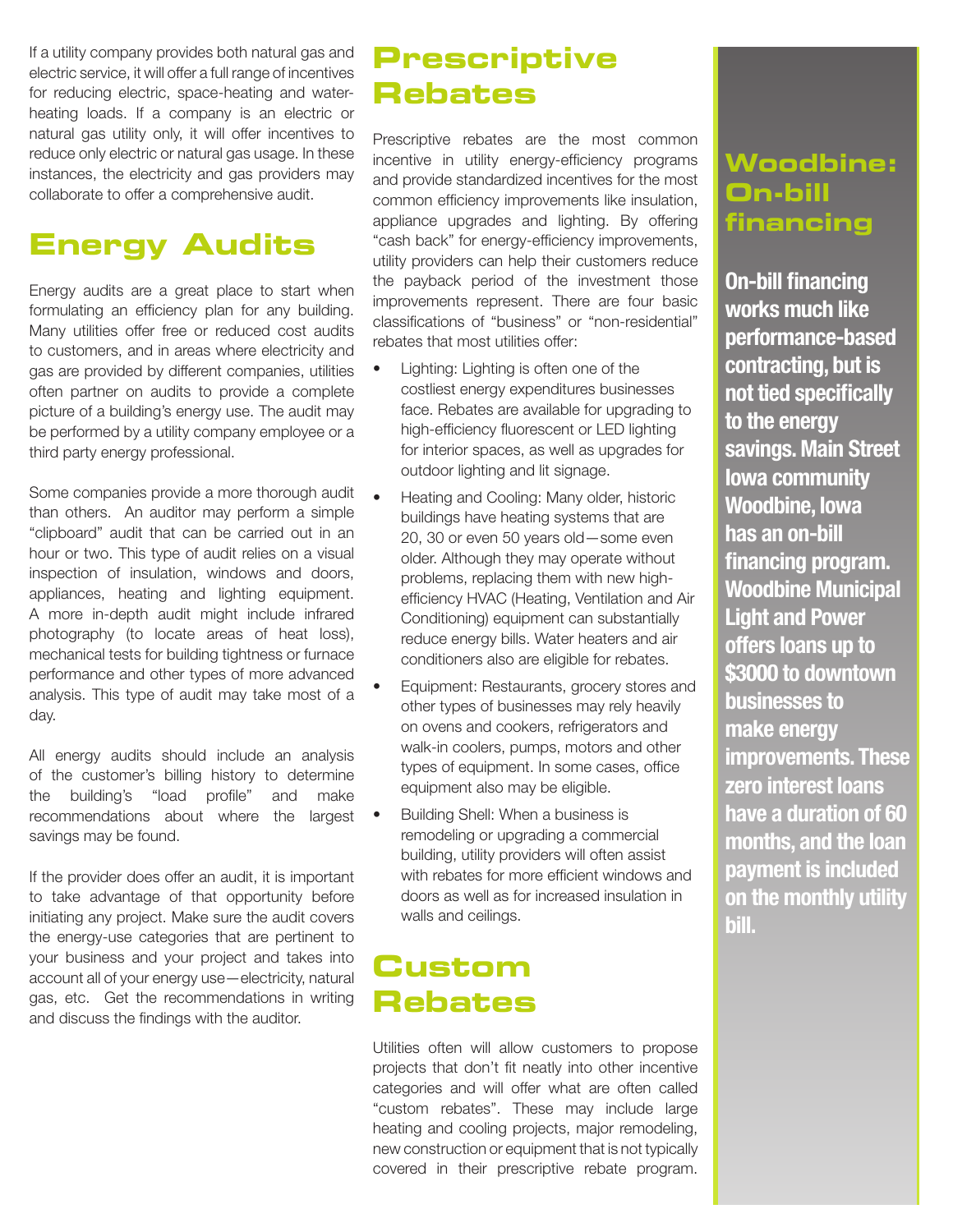#### **Renewable Energy Rebates**

**A few of Iowa's utility companies are beginning to offer incentives for the use of renewable energy technologies like wind and solar. Two examples are:**

**Waverly Power and Light, a municipal utility in one of Iowa's Main Street communities, offers a rebate for the installation of solar water heating systems.**

**Alliant Energy's "Renewable Cash-Back Rewards" program offers rebates for solar photovoltaics (PV), wind, renewable biomass and anaerobic digesters. Businesses in Alliant Energy territory qualify for these rebates. This program is unique in that customers can receive a larger rebate for their renewable project if the business meets certain energy efficient objectives, as determined by an energy audit.** 

# **Other Financing Mechanisms**

A utility may offer other types of financing options to its customers. These may include:

Interruptible/Time-of-Day Programs: Although they do not technically improve energy efficiency, these programs offer customers reduced rates for using less electricity at times of "peak" demand. The customer agrees to set back thermostats or curtail other high-use activities when the utility is experiencing high demand. These predetermined setback levels may be controlled either by the customer or remotely by the utility.

Performance-Based Financing: Some utilities offer financing assistance for projects through guaranteed energy savings. The utility provider assumes the up-front cost of the prescribed efficiency improvements and receives payments from the utility customer based on the reduction of its monthly bill. The customer's payment remains the same as before the improvements, but at the end of the payment period, the customer realizes the entire savings on their monthly bill. This system allows a customer to perform improvements without restricting its cash flow. In a performance-based scenario, the utility may directly contract to make the improvements or they may offer the customer a low (or no) interest loan to perform the improvement (on-bill financing).

**Design Assistance:** The utility provider may have experts on staff or may work with a third party firm to provide design and engineering assistance for remodeling projects, heating and cooling or control systems. These may be free services or may be performed at a reduced cost.

# **Communication with the Utilities**

The different types of utilities that serve Main Street districts across Iowa (municipal utilities and investor-owned utilities) have varying methods for communicating with its customers. In most cases, information about their efficiency incentive programs are available on the utility company's website. Smaller municipal utilities may not have web-based information, in which case customer

service can direct callers to the appropriate staff member to assist them. In the case of investor-owned utilities, all of those serving Main Street districts have complete information on their website. Nonetheless, it is good to find the contact information for the company's local representative and establish a relationship with that individual.

It is vital to contact the utility provider early in the planning process of any energy project in order to maximize potential savings through incentive programs. Before commencing any work or purchasing any products, it is important that the customer fully understands the rules, restrictions, specifications and effective dates of any incentives it may wish to utilize.

#### Here are some questions a customer should ask the utility provider:

- Do you offer an energy audit for business customers? What is included in the audit?
- If you do not offer a free audit, do you offer a rebate or discount for audits?
- Do you have an online, self-audit tool?
- Can the provider help assess the savings a project will bring?
- Is the business eligible for any rebates?
- Is there an age requirement on older equipment that can be replaced? For example, how old does a furnace or appliance need to be to qualify for replacement?
- Does the rebate/incentive form have to be submitted prior to ordering equipment and commencing work?
- Is an approved form required before starting work?
- If not, how long does the customer have to submit the rebate form after the work is performed or the equipment is installed?
- Does the work need to be completed in a certain amount of time?
- Do you provide a list of contractors that are approved to do the work?
- Is it necessary to use approved and/or licensed contractors to do the work?
- What projects can owners do themselves?
- Does the equipment being replaced have to be disposed of or can it remain in operation?